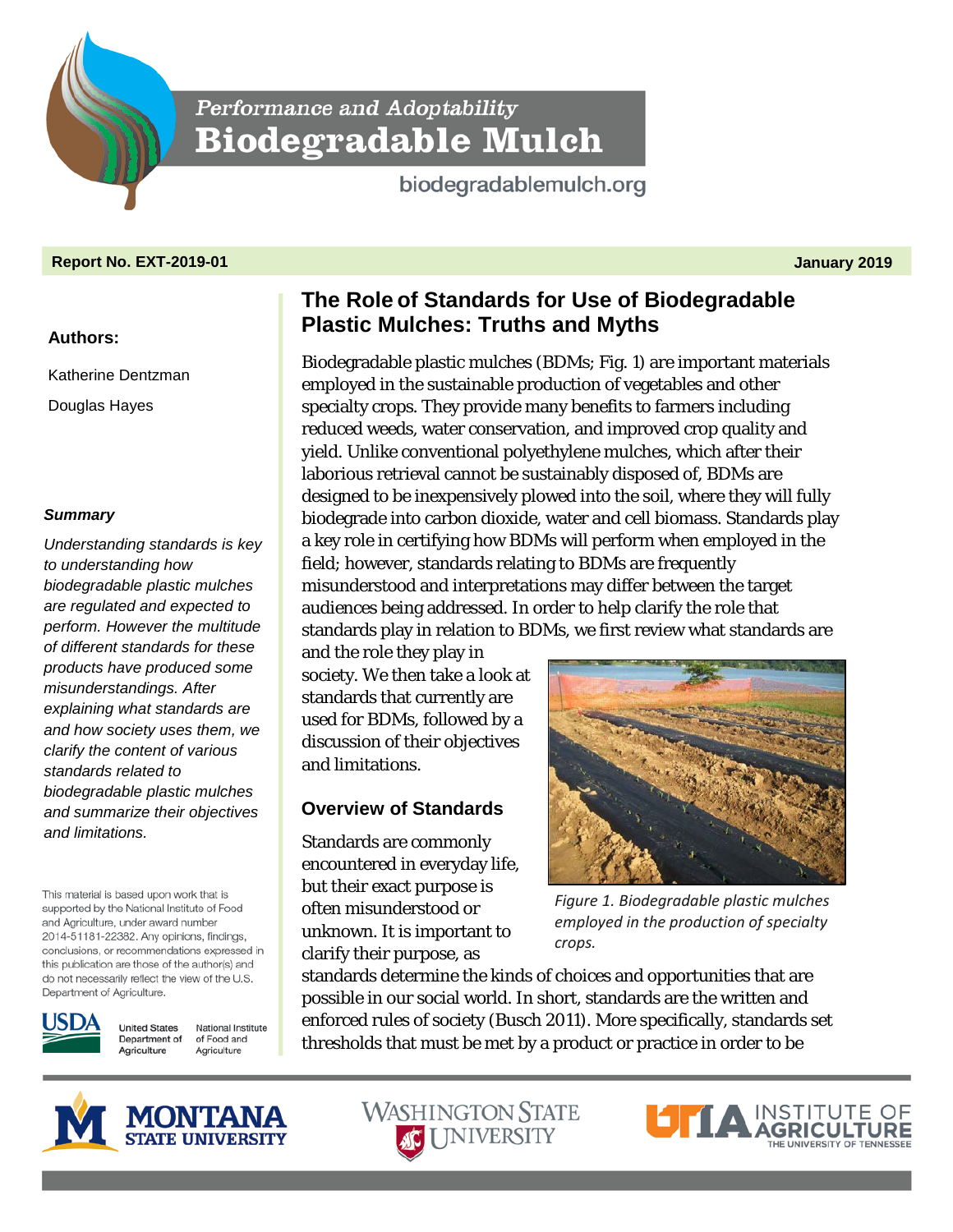approved by a given organization. Whether or not the thresholds for a standard are met is determined by standardized tests, which provide measures of precision, accuracy, time, cost, differentiation, reliability, and destructiveness (Busch 2011). Different organizations may then determine whether these measurements are sufficient to pass their threshold and meet their standard. If the standard is met, the product or practice may be adopted by the organization and/or given a certification authenticating that it has met a particular standard. In this way, standards have become a proxy for interpersonal relations, trust, and reputation (Busch 2011; Mutersbaugh 2005). That is, standards are meant to guarantee a certain level of quality and integrity, protecting consumers from unscrupulous practices and products, and arming them with information to make healthy and sustainable choices (Mutersbaugh 2005).

The approval of a particular product or practice may be granted by a national or international standards setting committee (Loconto and Busch 2012; Mutersbaugh 2005). Additionally, national or sub-national non-governmental organizations may set their own standards that improve upon, run parallel to, or diverge from national or international standards (Table 1). For example, the national non-governmental Certified Naturally Grown (CNG) program has standards that farmers and their products must meet in order to become certified and use the CNG label (CNG 2018). These standards have similarities, but also some key differences, to those of the national U.S. Organic Certification program, which sets standards that must be met for a farmer or a product to use the USDA Organic label (CNG 2018; USDA 2018). The International Federation of Organic Agriculture Movement (IFOAM) sets standards that individual national programs must meet in order to be approved by IFOAM and considered equivalent to other approved national programs (IFOAM 2018).

At all levels, standards represent the exercise of power; whoever has the authority and influence to set standards can create the rules that others must follow to receive certification. This action gives standards and the people that set them a great deal of power over what hurdles a product or practice must pass to be considered 'acceptable'—and therefore useable and marketable. This circumstance can result in harmful standards when actors in power refuse to compromise, take minimal precautions, eschew local and public knowledge, and limit the review and rewriting of standards (Busch 2011). For instance, standards often focus on economic considerations, undermining ecological and social justice goals (Guthman 2004). The creation of standards is ultimately a matter of whose opinion is heard, whose opinion matters, and who has the power to bring their views to the table (Bacon 2010; Loconto and Busch 2012; Ponte and Cheyns 2013). When used appropriately and fairly, standards make manifest the ideals of society and ensure that products and practices are environmentally, socially, and economically sustainable (Bray, Sanchez and Murphy 2002; Busch 2011; Friedmann 2007).

#### **What Standards Are Currently in Use for Biodegradable Mulch Films?**

In January 2018, the European Committee for Standardization (CEN) released European Standard EN 17033. It is the first standard put forth by a major standard organization for certification of plastic mulch films as being "biodegradable" (in soil). It is based on previously released national-level and industrial organization standards (Table 2). As noted in a review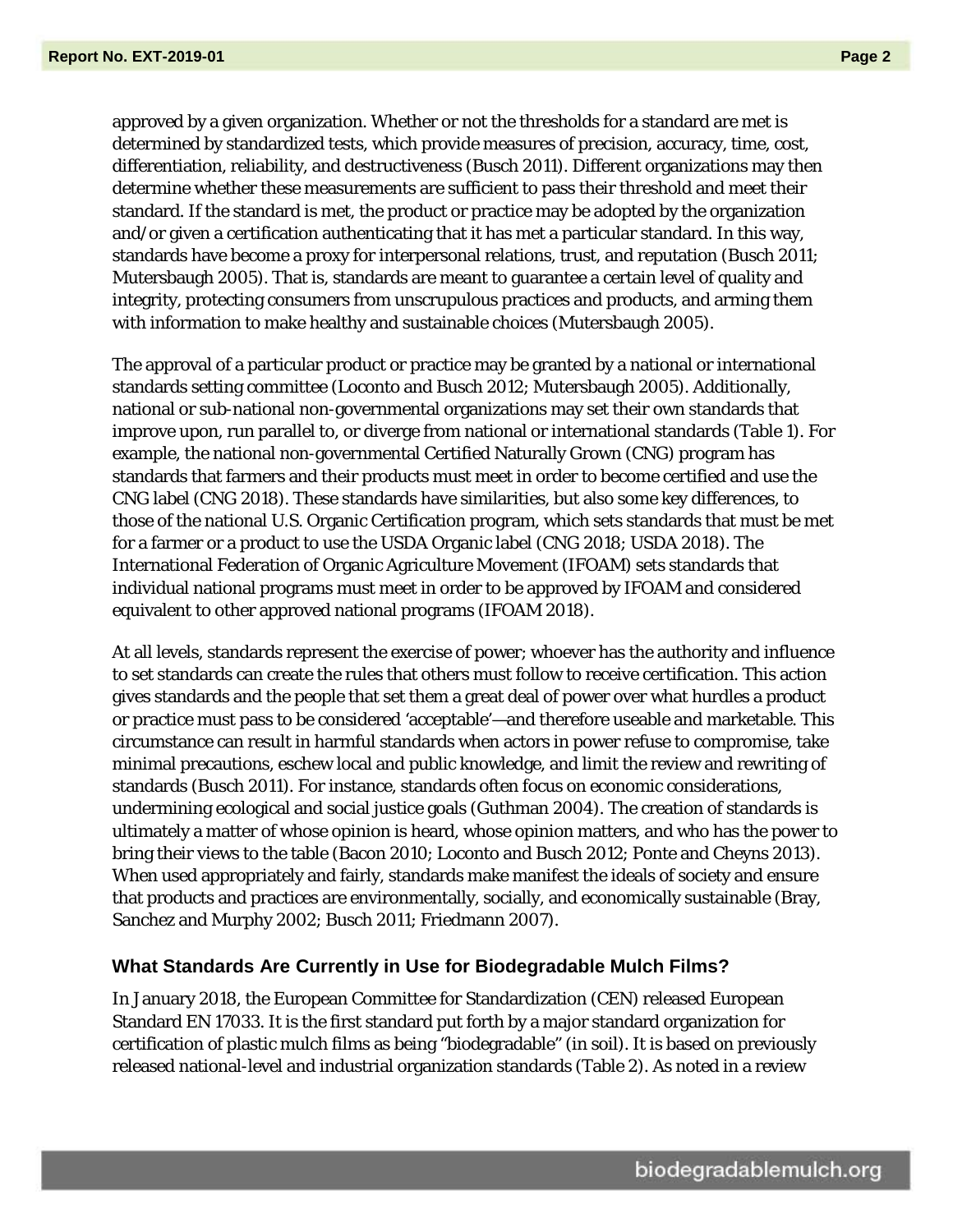| <b>International Organizations</b>                                    |                                                                                                                                                                                                                    |  |  |
|-----------------------------------------------------------------------|--------------------------------------------------------------------------------------------------------------------------------------------------------------------------------------------------------------------|--|--|
| <b>Organization Name</b>                                              | <b>Description</b>                                                                                                                                                                                                 |  |  |
| ASTM, International                                                   | International organization providing technical standards for a wide<br>range of products and processes. Over 140 member countries.                                                                                 |  |  |
| European Committee for Standardization (CEN)                          | International organization representing the interests of the European<br>Union. Develops, maintains, and distributes standards. 34 member<br>countries.                                                            |  |  |
| International Federation for Organic Agriculture<br>Movements (IFOAM) | International umbrella organization providing standards for organic<br>agriculture. 800 affiliates in 117 countries.                                                                                               |  |  |
| International Organization for Standardization<br>(ISO)               | International organization of representatives from national standards<br>organizations. Provides industrial and commercial standards. 162<br>member countries.                                                     |  |  |
| Organization for Economic Cooperation and<br>Development (OECD)       | Intergovernmental organization providing standards for responsible<br>business conduct. 36 member countries.                                                                                                       |  |  |
| <b>National Organizations</b>                                         |                                                                                                                                                                                                                    |  |  |
| <b>Organization Name</b>                                              | <b>Description</b>                                                                                                                                                                                                 |  |  |
| American National Standards Institute (ANSI; U.S.)                    | Private non-profit standards organization accrediting standards<br>developed by government agencies, consumer groups, and others.<br>Works closely with the U.S. government and represents the U.S. in the<br>ISO. |  |  |
| Association Francaise de Normalisation (AFNOR;<br>France)             | French federal organization for standardization of a wide range of<br>products and practices. Works in conjunction with ISO.                                                                                       |  |  |
| Canada Organic Regime (COR; Canada)                                   | Federal regulatory and certification organization for organic agriculture<br>in Canada. Regulates the use of the term 'organic' for farms and<br>products.                                                         |  |  |
| Ente Nazionale Italiano di Unificazione (UNI; Italy)                  | Private non-profit standards organization for industrial, commercial,<br>and service sectors in Italy. Recognized by the Italian government and<br>represents Italy in the ISO.                                    |  |  |
| National Organic Program (NOP; U.S)                                   | Federal regulatory and certification organization for organic agriculture<br>in the United States. Regulates the use of the term 'organic' for farms<br>and products.                                              |  |  |
| <b>Non-Governmental Organizations</b>                                 |                                                                                                                                                                                                                    |  |  |
| <b>Organization Name</b>                                              | <b>Description</b>                                                                                                                                                                                                 |  |  |
| Certified Naturally Grown (U.S.)                                      | Private non-profit U.S. standards organization certifying farms and farm<br>products. Standards are similar to NOP standards; however some differ<br>and regulation is more flexible.                              |  |  |
| Food Alliance (U.S.)                                                  | Private non-profit U.S. standards organization certifying farms and farm<br>products. Focus on labor, animal welfare, and environmental<br>sustainability. Requires continual improvement of practices.            |  |  |
| Non-GMO Project (North America)                                       | Private non-profit standards organization for all of North America.<br>Provides 'best practice' standards for avoiding genetically modified<br>organisms in ingredients, products, and manufacturing facilities.   |  |  |

# **Table 1**. **Organizations that Prepare Standards and Certifications**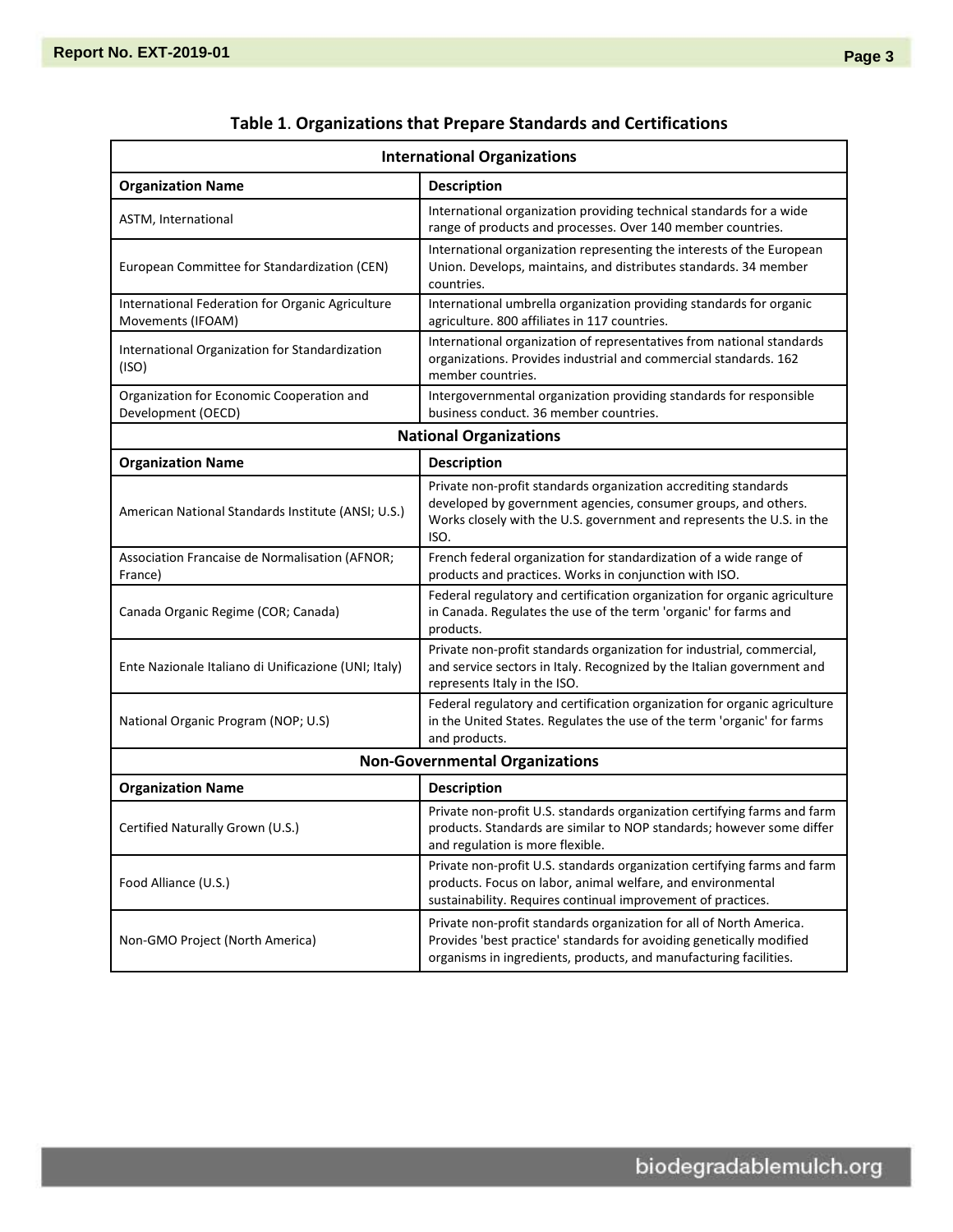| <b>Standardization</b>                                                           | <b>Standard Name</b>                              | <b>Comments</b>                       |  |
|----------------------------------------------------------------------------------|---------------------------------------------------|---------------------------------------|--|
| Organization                                                                     |                                                   |                                       |  |
| European Committee for                                                           | EN 17033 (2018): Plastics-Biodegradable Mulch     | First international standard directly |  |
| Standardization (CEN)                                                            | Films for Use in Agriculture and Horticulture-    | pertaining to biodegradable mulches   |  |
|                                                                                  | Requirements and Test Methods                     | by an international organization      |  |
| Association Francaise de                                                         | NFU 52-001 (2005): Biodegradable Mulches for      | French standard pertaining to         |  |
| Normalisation (AFNOR)                                                            | Use in Agriculture and Horticulture - Mulching    | biodegradable mulches                 |  |
|                                                                                  | <b>Products - Requirements and Test Methods</b>   |                                       |  |
| Ente Nazionale Italiano                                                          | UNI 11495 (2013): Biodegradable Thermoplastic     | Italian standard pertaining to        |  |
| di Unificazione (UNI)                                                            | Materials for Use in Agriculture and Horticulture | biodegradable mulches                 |  |
|                                                                                  | - Mulching Films - Requirements and Test          |                                       |  |
|                                                                                  | <b>Methods</b>                                    |                                       |  |
| ASTM, International                                                              | ASTM D6400 (2012): Standard Specification for     | Pertains directly to biodegradation   |  |
|                                                                                  | Labeling of Plastics Designed to be Aerobically   | under industrial composting           |  |
|                                                                                  | Composted in Municipal or Industrial Facilities   | conditions, and is often              |  |
|                                                                                  |                                                   | misrepresented <sup>1</sup>           |  |
| <b>TUV Austria (formerly</b>                                                     | OK Biodegradable SOIL (label)                     | Certifies that plastic materials will |  |
| Vincotte) $2$                                                                    |                                                   | biodegrade fully and will not promote |  |
|                                                                                  |                                                   | ecotoxicity in the soil               |  |
| 1 ISO (International Organization for Standardization) has equivalent standards: |                                                   |                                       |  |

1 ISO (International Organization for Standardization) has equivalent standards;

2 TUV Austria is not a standards organization but is a certification body authorized by European Bioplastics, an association representing the interest of the European bioplastics industry.

by Hayes and Flury (2018), Standard EN 17033 consists of requirements pertaining to inherent biodegradability and ecotoxicity in soil, composition (e.g., no heavy metals or hazardous substances), and dimensional, mechanical, and optical. The requirements are evaluated using standardized laboratory tests specified by standardization organizations.

ASTM (Fig. 2) and ISO have produced standards pertaining to biodegradable plastics in general (i.e. not specific to mulches) (Table 2). ASTM D6400 is one of the most commonly cited standards in reference to BDMs. The topics addressed by ASTM D6400 are similar to EN 17033, such as inherent biodegradability and ecotoxicity. However, biodegradation under ASTM D6400 is tested under composting conditions, while under EN17033 it is tested in ambient soil. Therefore ASTM D6400 and EN 17033 are not specific to BDMs in their intended use environment—actively farmed soil. For EN 17033, a standardized laboratory test that mimics soil conditions (including ambient temperature) is to be used. ASTM D5988 is one standardized biodegradability test that can be employed, as could other standardized tests equivalent to ASTM 5988 but prepared by other organizations. ASTM D6400, on the other hand, employs a standardized test method,



*Figure 2. Logo of ASTM International, a member organization that has established more than 12,500 standards focused on public health and safety.* 

ASTM D5338 (Fig. 3), which utilizes a laboratory test that simulates industrial composting conditions: the use of a compost-based medium, 58°C, etc. Both ASTM D5988 and D5338 tests involve comparable laboratory setups and both measure the production of carbon dioxide gas produced from aerobic mineralization by microorganisms (ASTM International 2012). The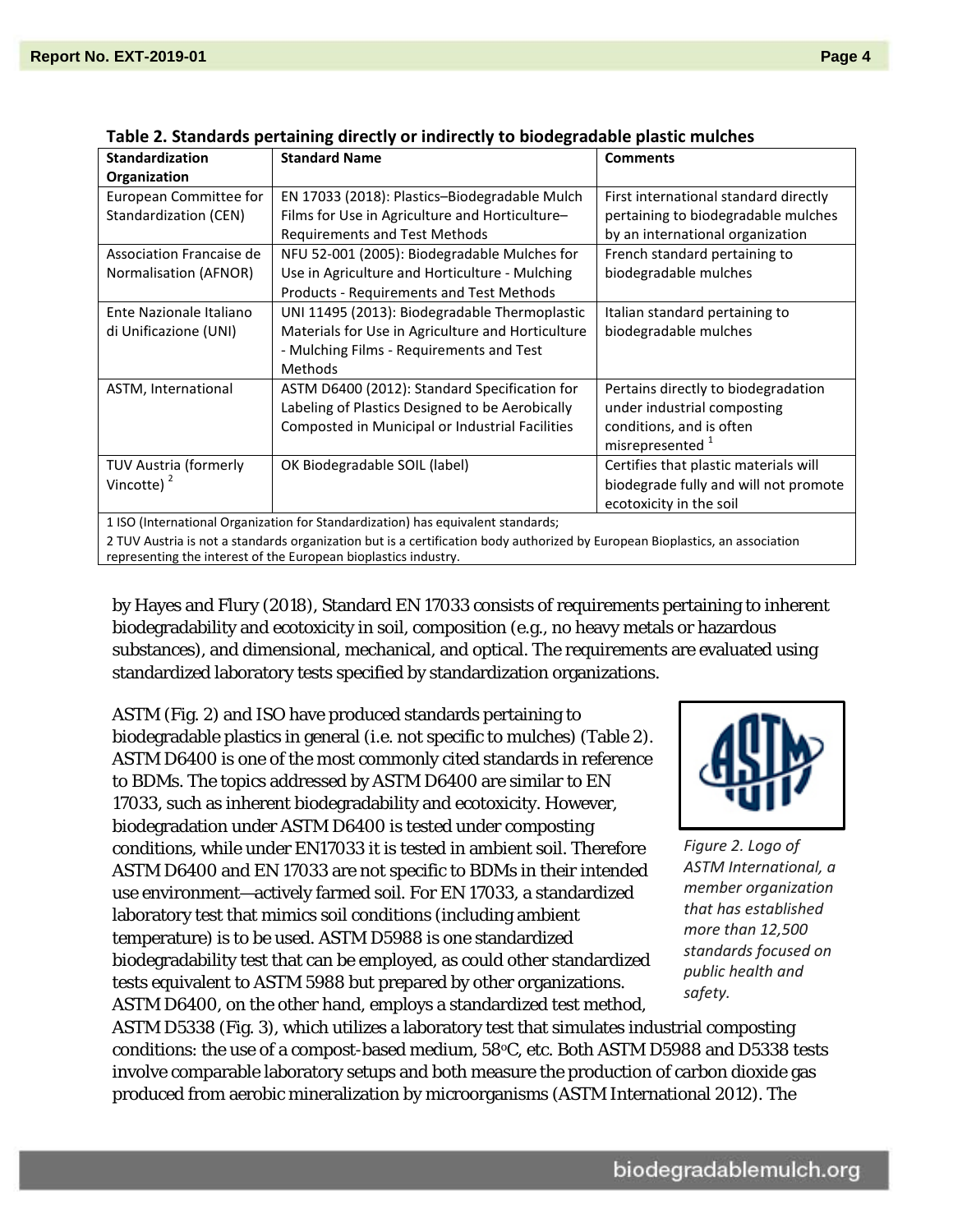requirements for inherent biodegradability in EN 17033 and ASTM D6400 also differ. The former standard requires 90% conversion of the mulch's carbon atoms to  $CO<sub>2</sub>$ (considered as being fully biodegraded) in 2 years using the ASTM D5988 test, while the latter requires 90% conversion of C into  $CO<sub>2</sub>$  within 180 days by the ASTM D5338 test. (There are related biodegradation requirements for special cases, as described in Hayes and Flury, 2018.) The soil and industrial composting environments differ greatly, not only in temperature, but also microbial communities.

The U.S. National Organic Program (NOP) maintains standards for the use of BDMs in certified organic agriculture. The Biodegradable Plastics Institute first petitioned for the use of BDMs to the National Organic Standards Board (NOSB) in 2012. In 2014, the petition was approved and



*Figure 3. Laboratory apparatus employed to measure the biodegradability of plastic mulches under composting conditions via the ASTM D5338 standardized laboratory test.*

BDMs were added to the National List (Organic Materials Review Institute [OMRI] 2015). This approval was based on four primary requirements.

- 1) BDMs must be completely biodegradable, which the NOP defines as showing at least 90 percent biodegradation in soil absolute or relative to microcrystalline cellulose in less than two years, as tested using ASTM D5988 (similar to the criterion used in EN 17033).
- 2) BDMs must be biobased with content determined using the ASTM D6866 standardized test (ASTM International 2018), which evaluates biobased content on the stable carbon isotope profile of the plastic material. Although biobased content was not a part of the petition submitted in 2012, it was decided by the NOSB that some specification of biobased content should be included. In the end, the percentage of biobased content was not specified; rather, the biobased content was simply to be measured and reported.
- 3) BDMs must be produced without organisms or feedstocks derived from excluded methods (e.g., no genetically modified organisms).
- 4) Farmers are required to take appropriate measures to ensure complete biodegradation (Malinconico 2017; OMRI 2015).

The second of these requirements created some confusion for certifiers and material evaluation programs (OMRI 2015). These entities wrote to the NOP, requesting a specific percentage of biobased content criterion for BDMs be specified. On January 22, 2015, Miles McEvoy, Deputy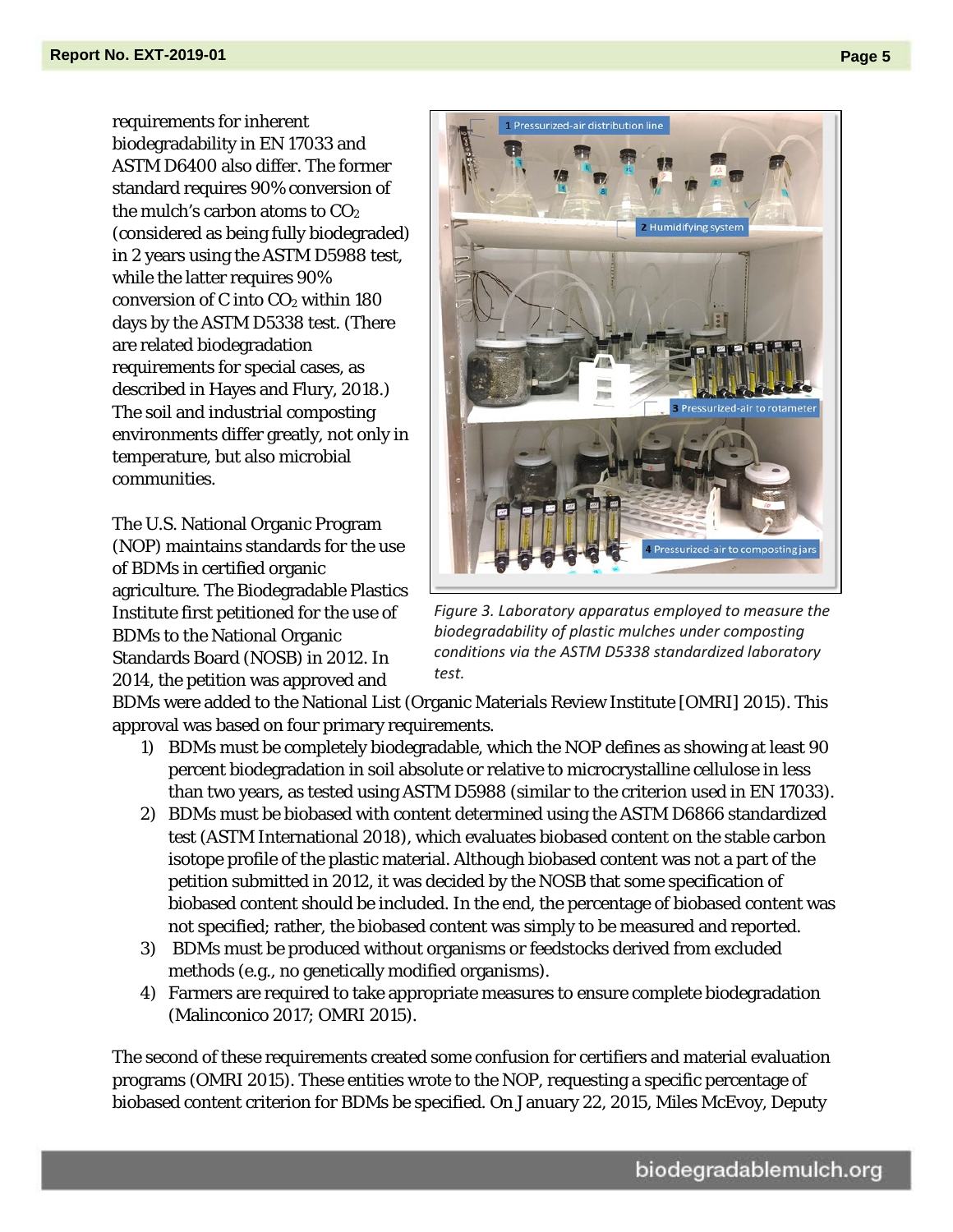Administrator of the NOP, addressed these questions by issuing Policy Memorandum 15-1, stating that all polymer feedstock for BDMs must be fully biobased (McEvoy 2015). This effectively meant that 100 percent of the feedstocks for BDMs must come from biobased sources, creating a blanket standard that eliminated potential confusion at the regulatory level. Currently, no commercially available BDM meets this requirement; OMRI reports that the highest biobased percentage form BDMs on the market is around 20 percent (OMRI 2015).

#### **The Purpose of Standards Is Misunderstood: Limitations of Standards**

The intent of standards for BDMs is to ensure their quality and integrity in agriculture. In particular, these standards are meant to exclude materials that claim to be biodegradable—but in fact are not fully metabolized by microbes—from using the term. For example, oxodegradable agricultural mulch films have historically used the term 'biodegradable' as a marketing tool (Federal Trade Commission 2015; Miles 2017). However, these mulches do not fully biodegrade in the scientific sense of the term, i.e., fully breakdown into water,  $CO<sub>2</sub>$ , and microbial biomass (Malinconico 2017). Although oxodegradables undergo macroscopic disintegration, they leave soil-borne microscopic particulate behind that can potentially pollute the soil. By enforcing a standard for biodegradable mulch films, consumers can have confidence that the products will fully biodegrade and not harm the soil. Additionally, consumers would be assured that all certified BDMs have passed tests and met standards of quality and performance.

While standards for BDMs guarantee that the products have passed given lab-scale tests for composition, inherent biodegradability, and ecotoxicity, they do not necessarily guarantee a particular degree of performance in fields. Standardized tests are conducted under controlled environments that do not necessarily mimic the environment encountered on farms that involve variable environmental, soil, crop, and management conditions. All of these factors play a role in determining the speed and extent of biodegradation, and it is difficult to simulate all of these conditions in a single laboratory test (Malinconico 2017). In addition, the standardized laboratory tests such as ASTM D5338 and D5988 employ plastics that have been size-reduced into a fine powder. In contrast, mulch fragments tilled into the soil will be much larger, which will lead to longer duration for biodegradation to occur, since less surface area of the mulches will be exposed to the microorganisms (Chinaglia, Tosin and Degli-Innocenti 2018). Moreover, the standardized tests measure inherent biodegradability, referring to a standard potential for biodegradation.

An important point of confusion is why 90% biodegradation (i.e., conversion of the plastic's carbon atoms into CO2), and not 100%, is used as a criterion in standards such as ASTM D6400, EN 17033, and the USDA NOP standards. One reason is that a significant portion of the plastic is incorporated into microbial biomass, as demonstrated by a recently published study investigating the biodegradation of **<sup>13</sup>**C-labeled BDM feedstock (Zumstein et al. 2018). Another involves the precision of the biodegradability lab tests (Zumstein et al. 2018). Internal studies conducted by ASTM, for instance, have shown that 90% conversion of the carbon atoms of readily biodegradable reference materials, such as cellulose, into CO2 is typically achieved when using the standardized tests and the 3-5 recommended replicate experiments (R. Narayan,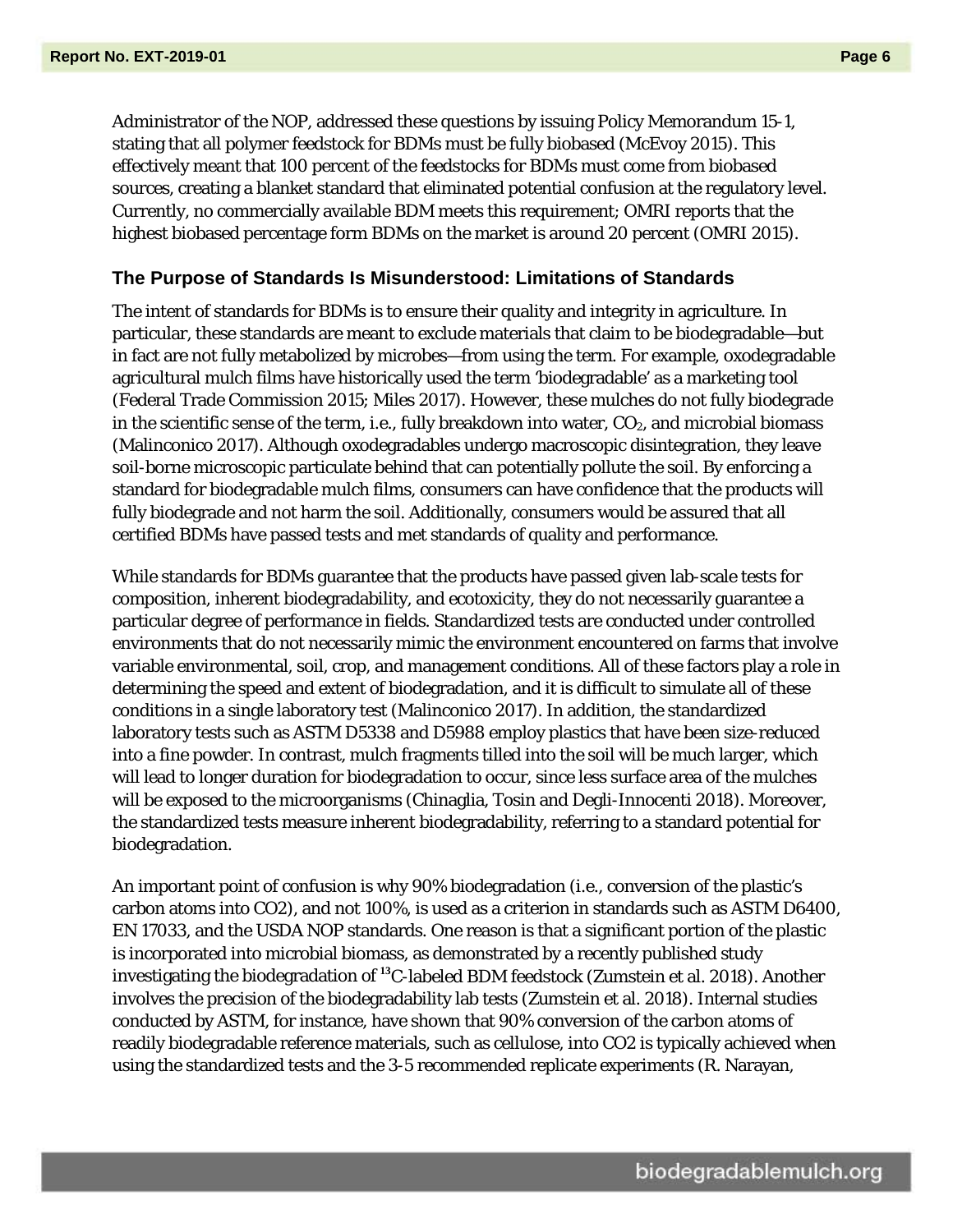personal communication). Therefore, ASTM and other standards organizations consider 90% conversion to be equivalent to full biodegradation.

Standards are often taken out of context by manufacturers and consumers. A common example is that compliance of a biodegradable plastic to ASTM D6400 allows the plastic to be considered as "biodegradable". However, as discussed above, ASTM D6400 refers to biodegradability and non-toxicity under industrial composting conditions, not the conditions usually encountered by mulches after being tilled into the soil. Moreover, biodegradability criteria in standards must be directly associated with the specific environment that is relevant to the plastic material's typical end-of-life.

## **Conclusions**

Standards pertaining to biodegradable plastic mulches are intended to ensure consistency and quality while also excluding unscrupulous manufacturers from marketing misrepresented products. They are not, as sometimes may be assumed, a guarantee of complete biodegradation on-farm within a certain timeframe. Rather, requirements for biodegradation are among many criteria listed in standards that are designed to ensure reliable performance above and below the soil by biodegradable plastic mulches. This is a common misunderstanding that has hopefully been clarified here.

A number of similar yet different standards are associated by stakeholder groups with biodegradable plastic mulches, as represented in Table 2. These employ different standardized tests and include different requirements, such as biodegradation testing environment. This makes the standardization of biodegradable plastic mulches all the more confusing and difficult for farmers to interpret. The new international standard, EN 17033, may increase the consistency of biodegradable plastic mulch regulation across countries and their standardsetting organizations. In the meantime, in this factsheet we have provided information on each standard relating to biodegradable plastic mulches so that the differences and intentions may be better understood.

#### **REFERENCES**

- ASTM International. 2012. Standard test method for determining aerobic biodegradation of plastic materials in soil. (Standard No. D5988-12). [www.astm.org.](http://www.astm.org/)
- ASTM International. 2018. Standard test methods for determining the biobased content of solid, liquid, and gaseous samples using radiocarbon analysis. (Standard No. 6866-18). [www.astm.org.](http://www.astm.org/)
- Bacon, Christopher M. 2010. Who decides what is fair in fair trade? The agri-environmental governance of standards, access, and price. *The Journal of Peasant Studies* 37(1): 111- 147.
- Bray, David Barton, Jose Luis Plaza Sanchez, and Ellen Contreras Murphy. 2002. Social dimensions of organic coffee production in Mexico: lessons for eco-labeling initiatives. *Society and Natural Resources* 15(5): 429-446.
- Busch, Lawrence. 2011. *Standards: Recipes for reality.* MIT Press.